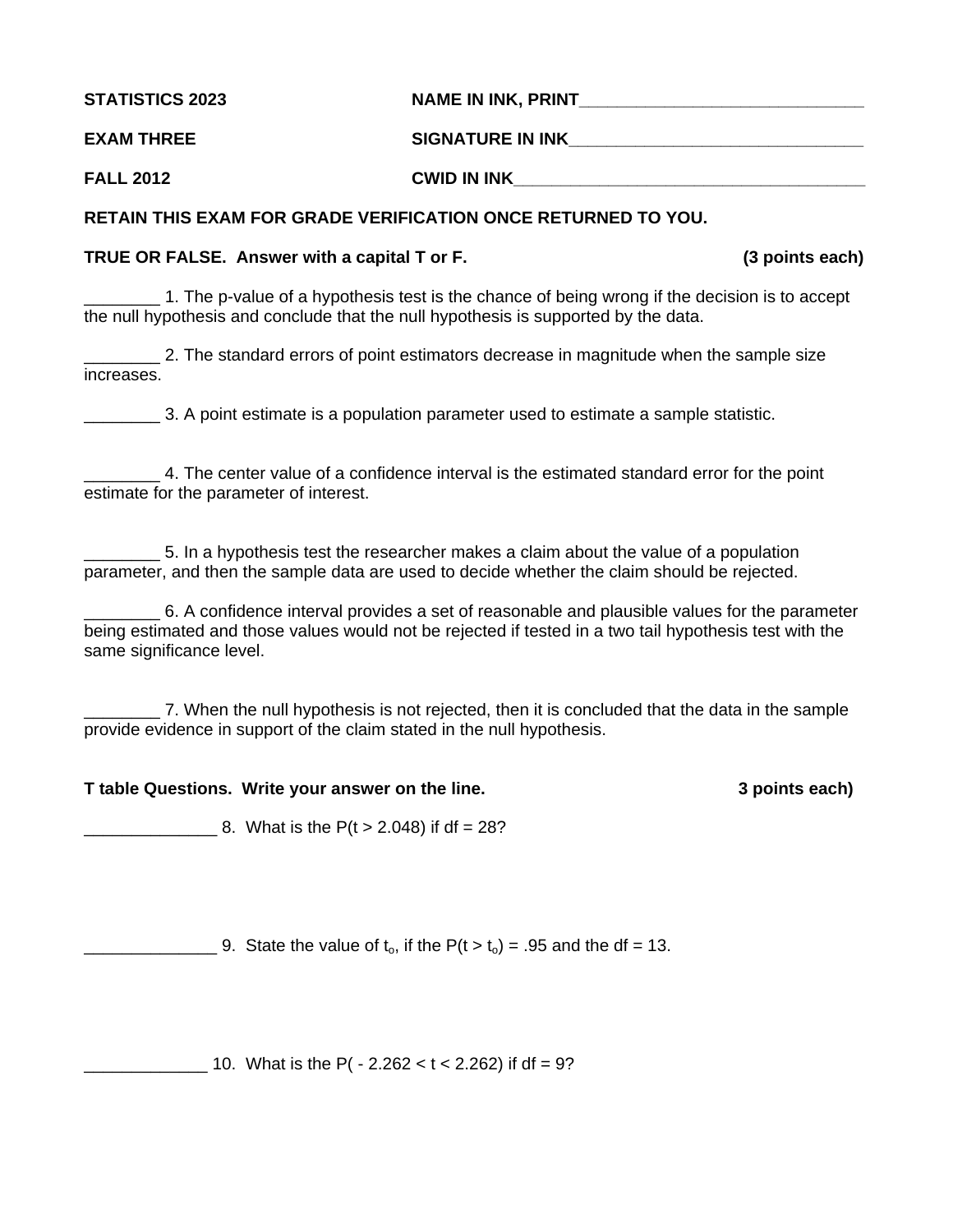11. If the point estimate for the mean is 12 and the bound of error for a 95% confidence interval to estimate the mean is 22.8, then what is the 95% confidence interval?

\_\_\_\_\_\_\_\_\_\_\_\_\_\_ 12. If a 99% confidence interval to estimate the mean of a population of company profits is 532 to 613, what is the numerical value of the point estimate for the mean of company profits?

\_\_\_\_\_\_\_\_\_\_\_\_\_\_ 13. If the numerical value of the z-multiplier for a confidence interval to estimate the population mean based on a sample of 200 observations is 1.96, what is the confidence level on which the interval was calculated?

\_\_\_\_\_\_\_\_\_\_\_\_\_\_ 14. The t-test statistic based on 12 observations must be greater than what numerical value in order to reject the null hypothesis in a right-tail test with 1% significance level?

 $\_$  15. If the value of the z-test statistic is -1.85 in a hypothesis test on the population mean, but the researcher is interested in showing that the mean is more than some specific number and had stated that in the alternative hypothesis, what is the p-value in this situation?

\_\_\_\_\_\_\_\_\_\_\_\_\_\_ 16. In a two-tail hypothesis test based on a random sample of only fourteen observations the null hypothesis could be rejected at a 5% significance level if the t test statistic value exceeds what number?

17. If a two-tail hypothesis test on the population mean based on a large sample provides a p-value of 0.1188, what is the positive value of the test statistic?

18. How many observations are required to estimate the average miles per gallon for a certain type of car with 95% confidence interval that is 3 units wide, if the variance in the miles per gallon for this type of car is known to be 25?

\_\_\_\_\_\_\_\_\_\_\_\_\_\_\_ 19. The percent change for eight days for a stock are the following values: 1.5, 2.1, 0.3, 0.8, -0.9, 1.1, -0.8, -1.2. What is the sample standard deviation from this sample of percent change values for this stock? Round your answer to two digits past the decimal.

20. If the p-value in a hypothesis test is .0312, then for which of the following value, or values, of alpha, .10, .05, .01, or .001, could the null hypothesis be rejected?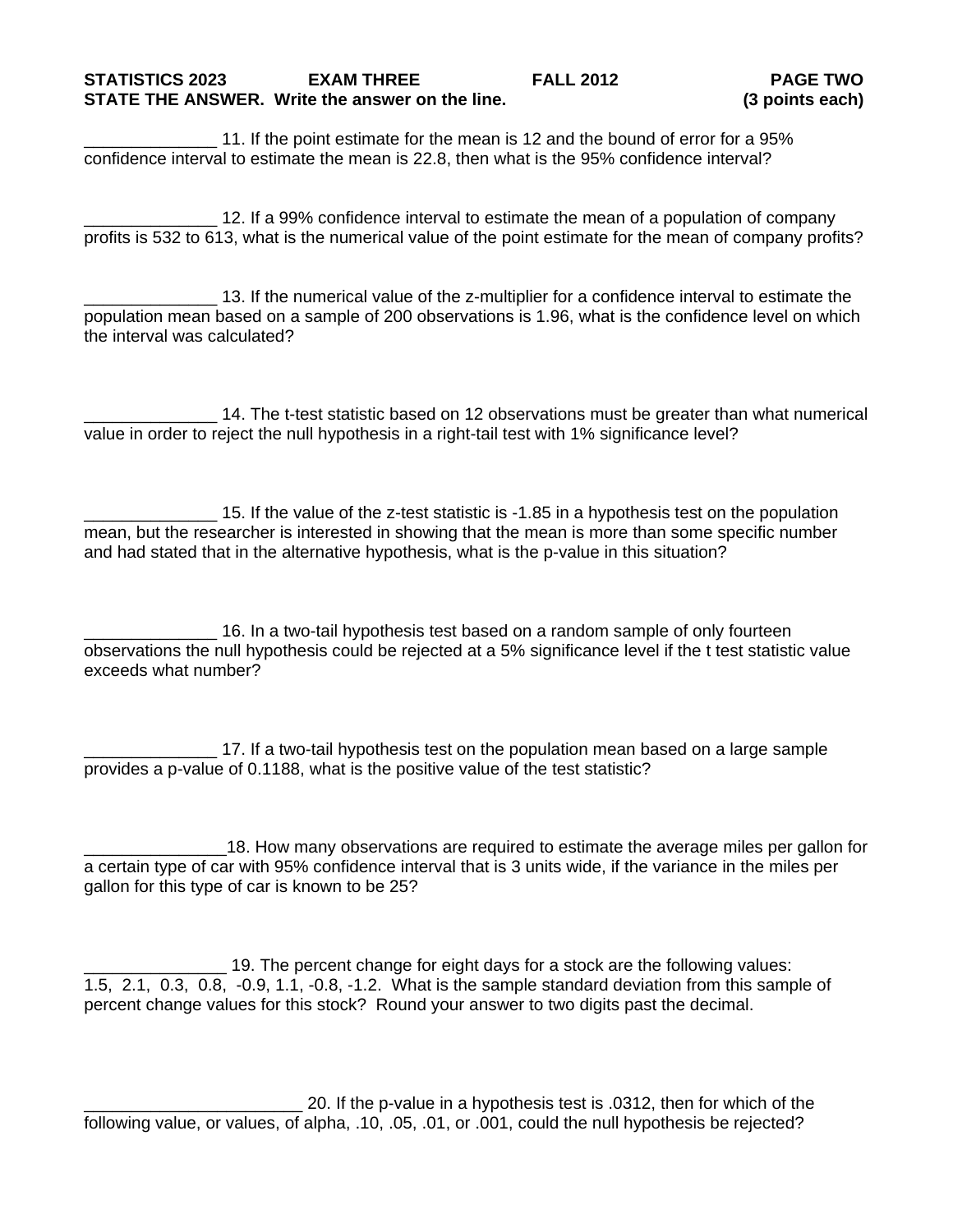### **STATISTICS 2023 EXAM THREE FALL 2012 PAGE THREE STATE THE ANSWER. Write the answer on the line. (3 points each)**

The average size of new house construction in the US has leveled off over the last 5 years, after many years of increasing. A random sample of 16 houses under construction in 2011 had a mean of 2,447 square feet and a standard deviation of 148 square feet. Use this information to answer the next four questions.

\_\_\_\_\_\_\_\_\_\_\_\_\_\_ 21. What is the point estimate for the mean of new house size in the US for 2011 based on these 16 observations?

22. What is the estimated standard error of the point estimate for the mean of new house size in 2011?

\_\_\_\_\_\_\_\_\_\_\_\_\_\_ 23. If the estimated standard error for the estimate of the mean new house size is 35.4, what is the bound of error for a 90% confidence interval to estimate the mean new house size for 2011? State your answer with four digits past the decimal.

24. If the bound of error for a 90% confidence interval is 70 square feet what is the 90% confidence interval to estimate the population mean based on the sample mean stated above? State the interval.

Four hundred students, who attended summer school at OSU last summer, were surveyed about whether they plan to attend summer school at OSU in 2013. Out of the four hundred students questioned 126 stated that they planned to attend summer school at OSU in 2013. Use this information to answer the remaining questions on this page.

\_\_\_\_\_\_\_\_\_\_\_\_\_\_\_ 25. Based on this sample, what is the point estimate for the proportion of students who plan to attend summer school at OSU in 2013?

\_\_\_\_\_\_\_\_\_\_\_\_\_\_\_ 26. What is the estimated standard error for the point estimate for the proportion of students who plan to attend summer school at OSU in 2013? Round to four digits past the decimal.

27. Assume the estimated standard error of the point estimate for the proportion of students who plan to attend summer school at OSU in 2013 is 0.0225. Then, what is the numerical value of the z-test statistic to check if the proportion is equal to 25% against an alternative that the proportion is more than 25%? Round your answer to two digits past the decimal.